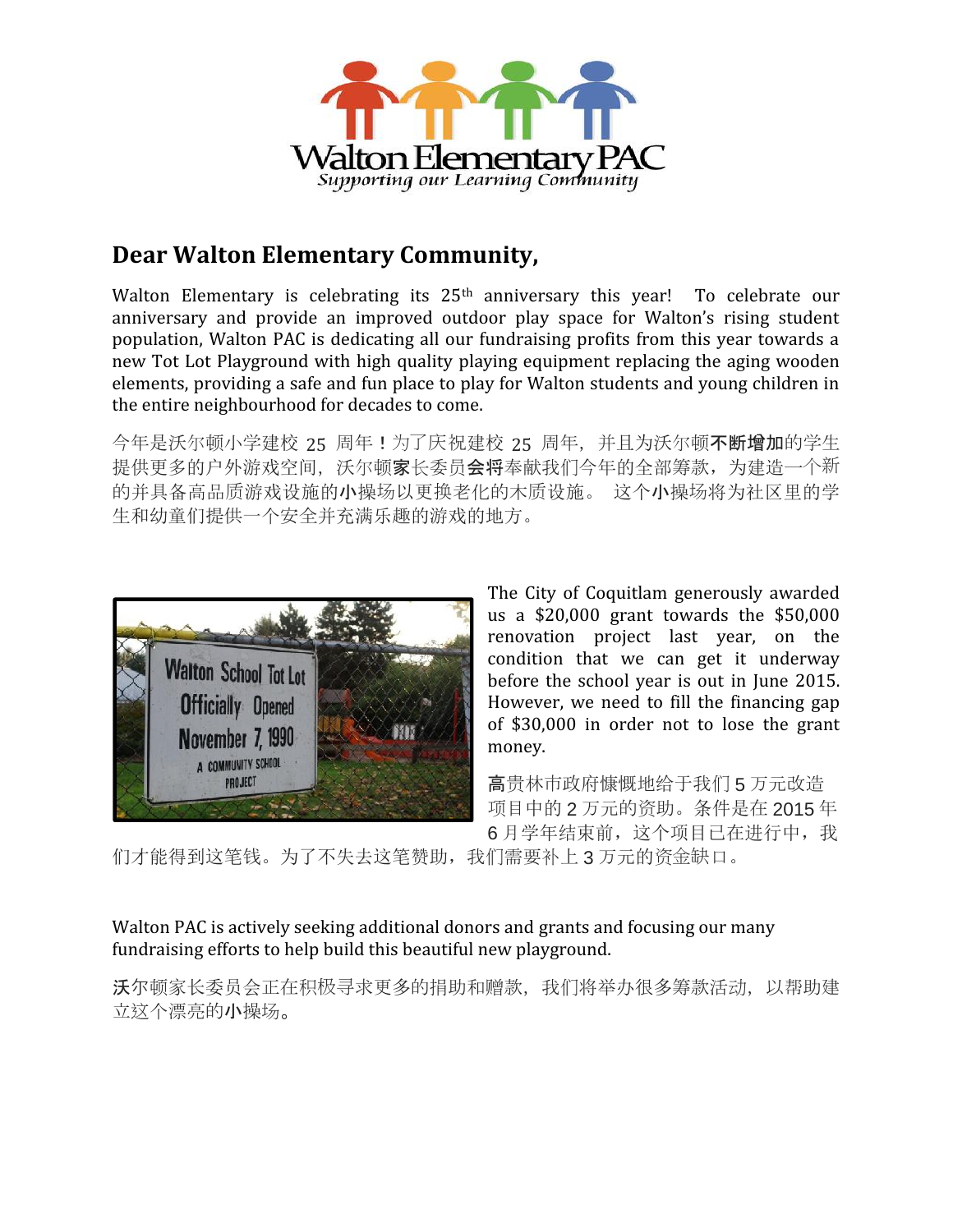*Original Walton Tot Lot Opened November 7. 1990.* 小游乐场于 11 月 7 日 1990 年开放

*The Tot Lot is 24 years old this week!* 这一周小操场 24 岁

# **How You Can Help:** 您如何帮助

 We welcome all donations, big and small, from families, relatives and friends of our community. Please refer to page 2 of this flyer on how to receive a tax deductible receipt from School District 43.

我们欢迎来自社区的家庭,亲戚和朋友的所有捐款,无论多还是少。 请参考这 个传单的第2页上的说明,以获得抵税收据。

- The Temporary Education Support cheques from the government were recently mailed out. This money was saved by not paying our teachers during the strike. Please consider donating all or a portion of that cheque towards a project that benefits students' well-being and education right at our own school. If ten families decide to donate their payment, that will mean a \$5,000 boost! 最近政府寄出了临时教育支票。这笔钱是由于教师 罢工,而没有支付给教师节 省下来的。请考虑捐出全部或部分给这个项目,使我们学校的学生收益。如果 10 个家庭决定捐出自己的临时教育支持支票, 这将意味着 5000 元的激励!
- Support the PAC's fundraising events whenever you can join in the fun and help us save up for a new playground.

多予家长委员会举办的各种筹款活动来帮助我们为一个新的小操场积累资金。

 Do you have good contacts with a business or person who might be willing to contribute? Let us know! 如果你知道一个企业或个人可能愿意捐款?请告诉我们!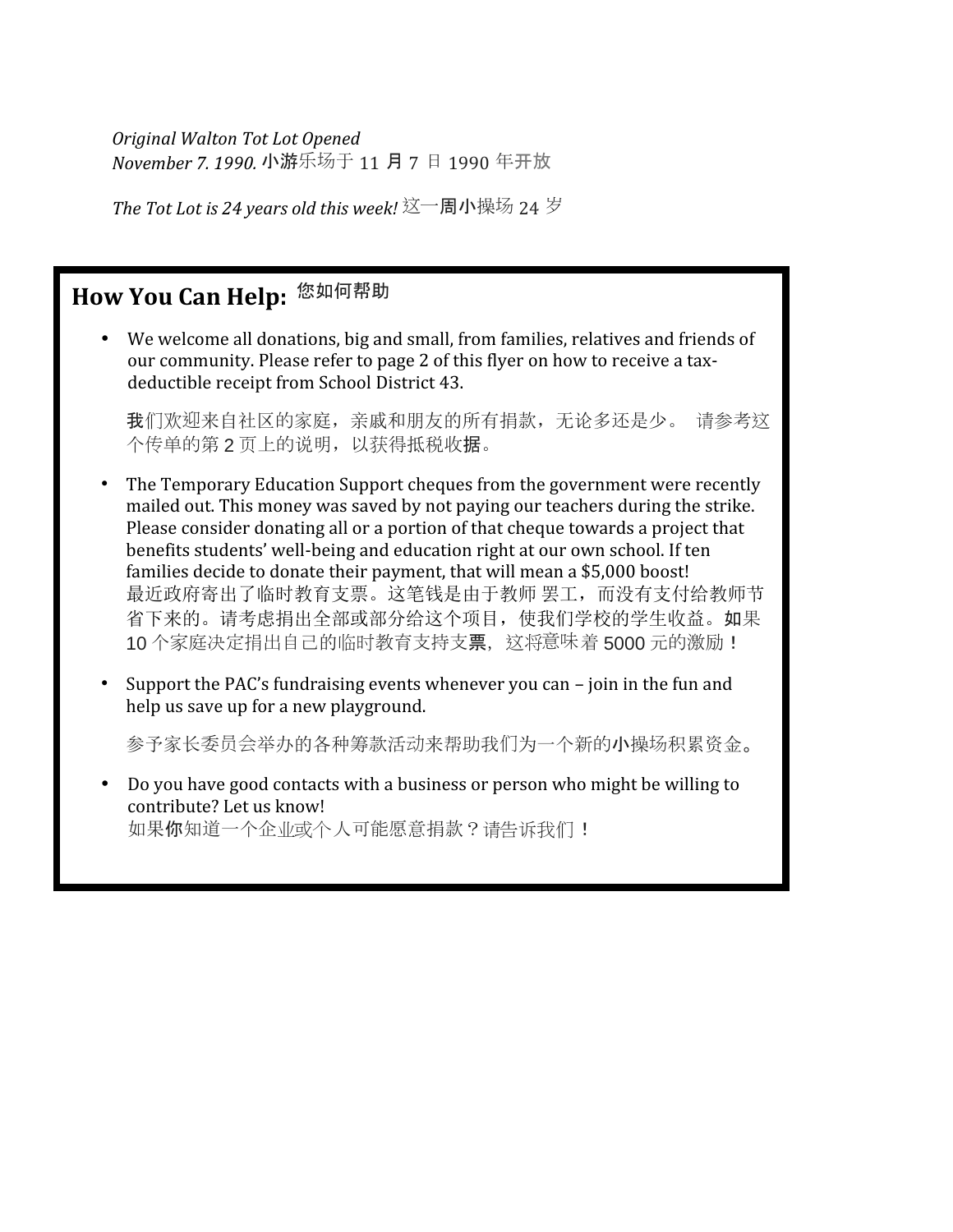

*Walton PAC e-mail address: waltonpac@gmail.com School Website: http://www.sd43.bc.ca/elementary/walton/Pages/default.aspx Walton PAC Website: http://www.waltonpac.ca/*

### **TAX DEDUCTIBLE DONATIONS TOWARDS THE TOT LOT RENOVATION** 捐款扣税

In order to receive a tax deductible receipt from School District 43 for your contribution towards the Tot Lot renovation project, **donations need to be \$25 or more.**

为了从学区 43 获得您对小操场改造项目贡献的抵税收据,捐款需要 25 元以上。

#### **Donors must provide the PAC with**

捐助者必须提供给家长委员会

- **the name to appear on the receipt** 出现在收据上的姓名
- the address of that donor, including city and postal code 地址, 包括城市和邮政编码
- **an e-mail contact or phone number** of the donor if the Treasurer has any questions or needs to get in touch (large contributors will also get an option of appearing on a donor board at the new structure)提供电子邮件联系或电话号码以便有任何问题方便联系。 (大额捐款者将会出现在新游乐场捐款明板上)

Please note, due to the processing time required to issue tax deductible receipts, it is too late in the year for School District 43 to issue a tax deductible receipt for 2014. However, all donations of \$25 or more will be issued a tax receipt in 2015.

请注意,学区 43 来不及发出 2014 年免税收据. 所有捐款 25 元或以上就会在 2015 年发出 税务收据。

As Walton PAC is not registered as a charitable organisation, all your **cheques need to be made out to Walton Elementary School** and not the PAC to receive a tax deductible receipt. In order to direct your donation towards the playground renovation project **put "Tot Lot Renovation" on the memo line.** Please see sample below.

因为家长委员会不是慈善机构。所有的支票需要写给沃尔顿小学,以接收抵税收据,而不 是家长委员会。为了使你的捐款直接投入到小操场改造工程, 请把"Tot lot Renovation " 写在支票的备注行。

To avoid losses of time and envelopes, **please drop off any donation cheques in sealed envelopes in the PAC mailbox at the school office** or send to the PAC in the regular mail**.** Do not send envelopes to school in planners or hand to teachers. Do not drop off loose cheques or cash and be sure to add a slip with your name, address and contact information!

 $\bowtie$